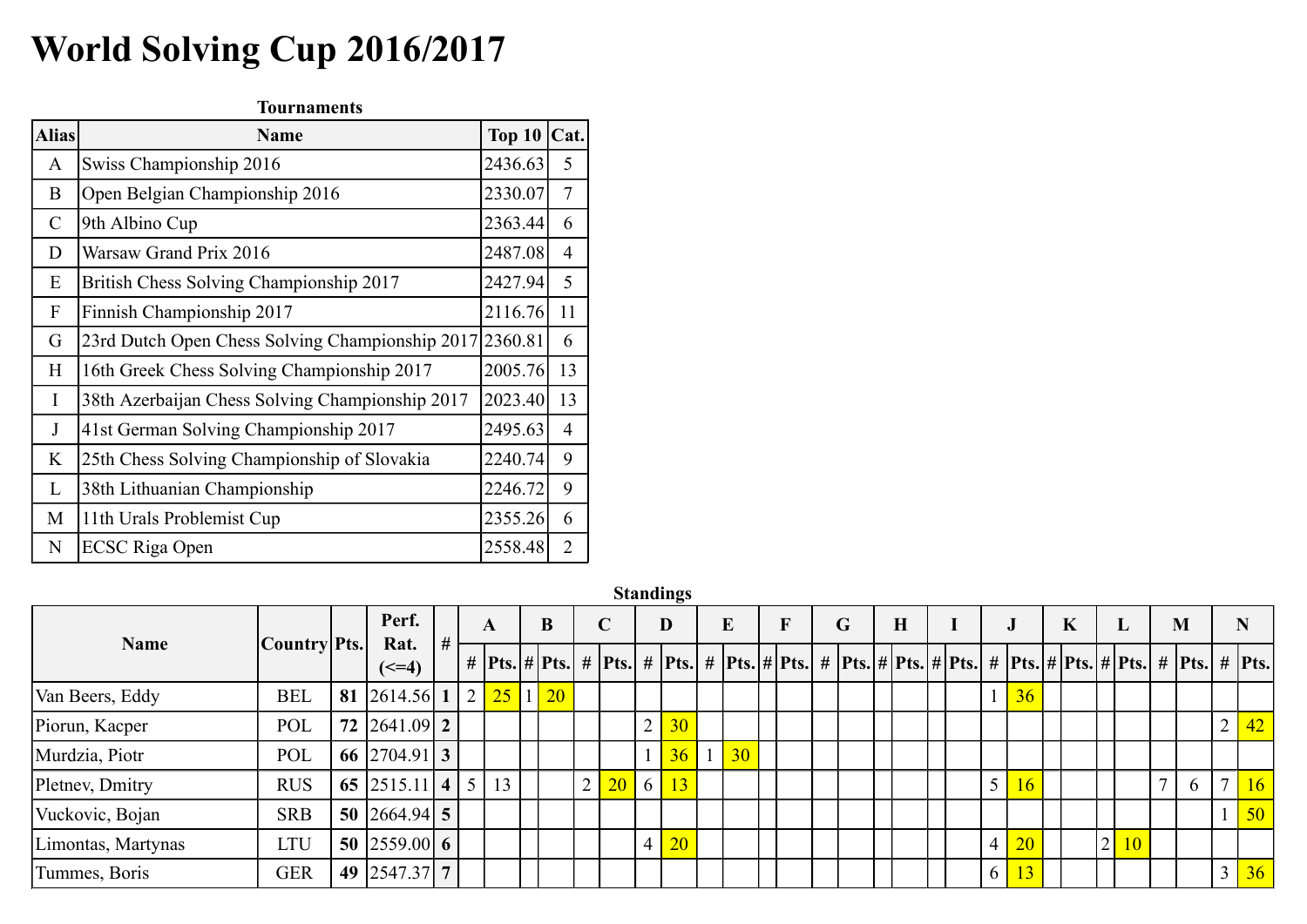|                       |                      |    | Perf.                                                      |            | A               | $\bf{B}$        |                 | $\mathbf{C}$                  |                | D                           |                | $\bf{E}$                                                        | $\mathbf{F}$   |                | $\mathbf G$      | H                                                                                                                             |  | $\mathbf{J}$    |                | $\mathbf{K}$      | $\bf{L}$             |    | M                                 |                | N                 |
|-----------------------|----------------------|----|------------------------------------------------------------|------------|-----------------|-----------------|-----------------|-------------------------------|----------------|-----------------------------|----------------|-----------------------------------------------------------------|----------------|----------------|------------------|-------------------------------------------------------------------------------------------------------------------------------|--|-----------------|----------------|-------------------|----------------------|----|-----------------------------------|----------------|-------------------|
| <b>Name</b>           | Country Pts.         |    | Rat.                                                       | $\vert \#$ | # Pts. # Pts. # |                 |                 |                               |                |                             |                | $\left  \right $ Pts. $\left  \right  \neq \left  \right $ Pts. | $#$ Pts.       |                |                  | # $\left  \mathbf{P}\mathbf{ts.} \right $ # $\left  \mathbf{P}\mathbf{ts.} \right $ # $\left  \mathbf{P}\mathbf{ts.} \right $ |  |                 |                | # $Pts.$ # $Pts.$ | $#$ Pts.             |    | $\#$ Pts.                         |                | # Pts.            |
| Viktorov, Evgeny      | <b>RUS</b>           | 45 | $(\leq=4)$<br>$2496.82$ 8                                  |            |                 |                 |                 | 25<br>$\mathbf{1}$            |                |                             |                |                                                                 |                |                |                  |                                                                                                                               |  |                 |                |                   |                      |    | $\overline{2}$<br>20 <sup>°</sup> |                |                   |
| Wissmann, Dolf        | <b>NED</b>           |    | 42 2413.53 9                                               |            |                 | $\overline{2}$  | 16 <sup>°</sup> |                               |                |                             | 6              | ΙU                                                              |                | 6              | $\overline{8}$   |                                                                                                                               |  | 8               | 8 <sup>1</sup> |                   |                      |    |                                   |                |                   |
| Popov, Aleksey        | <b>RUS</b>           |    | 42 2397.66 10                                              |            |                 |                 |                 | 6<br>8                        |                |                             |                |                                                                 | 8 <sup>1</sup> | 10             |                  |                                                                                                                               |  |                 |                |                   |                      |    | 25                                |                |                   |
| Zude, Arno            | <b>GER</b>           |    | 41 $\left  2574.62 \right  11 \right  4 \left  16 \right $ |            |                 |                 |                 |                               |                |                             |                |                                                                 |                |                |                  |                                                                                                                               |  | $\overline{3}$  | 25             |                   |                      |    |                                   |                |                   |
| Bulavka, Aleksandr    | <b>BLR</b>           |    | 40 2482.69 12                                              |            |                 |                 |                 | 4 <br>13                      | $\overline{7}$ | 10                          |                |                                                                 |                |                |                  |                                                                                                                               |  |                 |                |                   |                      | 13 |                                   | 12             | $\overline{4}$    |
| Paavilainen, Jorma    | <b>FIN</b>           |    | 36 2459.03 13 8                                            |            | 6 <sup>1</sup>  | $\vert 4 \vert$ | 10              |                               |                |                             |                |                                                                 |                | $\overline{2}$ | $\overline{20}$  |                                                                                                                               |  |                 |                |                   |                      |    |                                   |                |                   |
| Satkus, Vidmantas     | <b>LTU</b>           |    | 35 2482.73 14                                              |            |                 |                 |                 |                               | $\overline{3}$ | 25                          |                |                                                                 |                |                |                  |                                                                                                                               |  | 9               | $\mathfrak{b}$ |                   | 5 <br>$\overline{4}$ |    |                                   |                |                   |
| McDowell, Michael     | <b>GBR</b>           |    | 34 2429.88 15                                              |            |                 |                 |                 |                               |                |                             | 9              | $\overline{4}$                                                  |                |                |                  |                                                                                                                               |  |                 |                |                   |                      |    |                                   |                | $4 \overline{30}$ |
| Kolcak, Marek         | <b>SVK</b>           |    | 31 2457.89 16                                              |            |                 |                 |                 |                               |                | $5 \,   \, 16 \,   \, 10  $ |                | $\boxed{2}$                                                     |                |                |                  |                                                                                                                               |  |                 | $\mathbf{1}$   | 13                |                      |    |                                   |                |                   |
| Baier, Roland         | <b>SUI</b>           |    | 30 $\big  2614.52 \big  17 \big  1 \big  30$               |            |                 |                 |                 |                               |                |                             |                |                                                                 |                |                |                  |                                                                                                                               |  |                 |                |                   |                      |    |                                   |                |                   |
| Baier, Silvio         | <b>GER</b>           |    | 30 $\big  2601.92 \big  18 \big $                          |            |                 |                 |                 |                               |                |                             |                |                                                                 |                |                |                  |                                                                                                                               |  | $\overline{2}$  | 30             |                   |                      |    |                                   |                |                   |
| Sidiropoulos, Nikos   | <b>GRE</b>           |    | 29 2437.50 19                                              |            |                 |                 |                 |                               |                |                             |                |                                                                 |                |                |                  | $\overline{4}$                                                                                                                |  |                 |                |                   |                      |    |                                   |                | $5\vert 25$       |
| Heuvel, Peter van den | <b>NED</b>           |    | 28 2405.86 20                                              |            |                 | $\vert 3 \vert$ | $\overline{13}$ |                               |                |                             |                |                                                                 |                | $\overline{4}$ | <u>13</u>        |                                                                                                                               |  | 11              | $\overline{2}$ |                   |                      |    |                                   |                |                   |
| Pavlov, Danila        | <b>RUS</b>           |    | 27 2400.52 21                                              |            |                 |                 |                 | 3 16                          |                |                             |                |                                                                 |                |                |                  |                                                                                                                               |  |                 |                |                   |                      |    | $5\overline{)}$<br><b>10</b>      | 14             |                   |
| Caillaud, Michel      | <b>FRA</b>           |    | 25 2696.30 22                                              |            |                 |                 |                 |                               |                |                             |                |                                                                 |                |                | $25\overline{)}$ |                                                                                                                               |  |                 |                |                   |                      |    |                                   |                |                   |
| Watson, Ian           | $\operatorname{GBR}$ |    | 25  2661.38  23                                            |            |                 |                 |                 |                               |                |                             | $\overline{2}$ | 25                                                              |                |                |                  |                                                                                                                               |  |                 |                |                   |                      |    |                                   |                |                   |
| Mestel, Jonathan      | $\operatorname{GBR}$ |    | 24  2503.30 24                                             |            |                 |                 |                 |                               |                |                             | $\overline{4}$ | 16                                                              |                |                |                  |                                                                                                                               |  |                 |                |                   |                      |    |                                   |                | $10 \vert 8$      |
| Dobias, Richard       | <b>SVK</b>           |    | 24 2386.20 25                                              |            |                 | $4\vert$        | 10 <sup>°</sup> |                               |                |                             | 8              | $\overline{6}$                                                  |                |                |                  |                                                                                                                               |  |                 |                |                   |                      |    |                                   |                | $10 \times 8$     |
| Mukoseev, Anatoly     | RUS                  |    | 24   2363.23   26                                          |            |                 |                 |                 | $5 \mid 10$                   |                |                             |                |                                                                 |                |                |                  |                                                                                                                               |  |                 |                |                   |                      |    | $8\,$<br>$\overline{4}$           |                | 9 10              |
| Selivanov, Andrey     | <b>RUS</b>           |    | 22 2433.35 27 6                                            |            | 10              |                 |                 | $9\mid 2$                     |                |                             |                |                                                                 |                |                |                  |                                                                                                                               |  | $\overline{7}$  | 10             |                   |                      |    |                                   |                |                   |
| Yacoubian, Garen      | <b>FRA</b>           |    | 20 $\big  2614.52 \big  28 \big  3 \big  20$               |            |                 |                 |                 |                               |                |                             |                |                                                                 |                |                |                  |                                                                                                                               |  |                 |                |                   |                      |    |                                   |                |                   |
| Nunn, John            | <b>GBR</b>           |    | 20 2606.98 29                                              |            |                 |                 |                 |                               |                |                             | 3 <sup>1</sup> | $20\,$                                                          |                |                |                  |                                                                                                                               |  |                 |                |                   |                      |    |                                   |                |                   |
| Mladenovic, Miodrag   | <b>SRB</b>           |    | 20  2471.05 30                                             |            |                 |                 |                 |                               |                |                             |                |                                                                 |                |                |                  |                                                                                                                               |  |                 |                |                   |                      |    |                                   |                | $6\overline{20}$  |
| Pfannkuche, Michael   | <b>GER</b>           |    | 20   2423.40   31                                          |            |                 |                 |                 |                               |                |                             |                |                                                                 |                | $\overline{3}$ | 16               |                                                                                                                               |  | 10 <sup>l</sup> | $\overline{4}$ |                   |                      |    |                                   |                |                   |
| Kopyl, Valery         | <b>UKR</b>           |    | 18 2375.12 32                                              |            |                 |                 |                 | $\overline{7}$<br>$\boxed{6}$ |                | 10<br>$\overline{4}$        |                |                                                                 |                |                |                  |                                                                                                                               |  |                 |                |                   | 3 <br> 8             |    |                                   |                |                   |
| Konidaris, Panagiotis | GRE                  |    | 16 2458.13 33                                              |            |                 |                 |                 |                               |                |                             |                |                                                                 |                |                |                  |                                                                                                                               |  |                 |                |                   |                      |    |                                   | 7 <sup>1</sup> | 16                |
| Feoktistov, Aleksandr | <b>RUS</b>           |    | 16 $\left  2401.44 \right  34$                             |            |                 |                 |                 |                               |                |                             |                |                                                                 |                |                |                  |                                                                                                                               |  |                 |                |                   |                      |    | 3 <sup>1</sup><br><b>16</b>       |                |                   |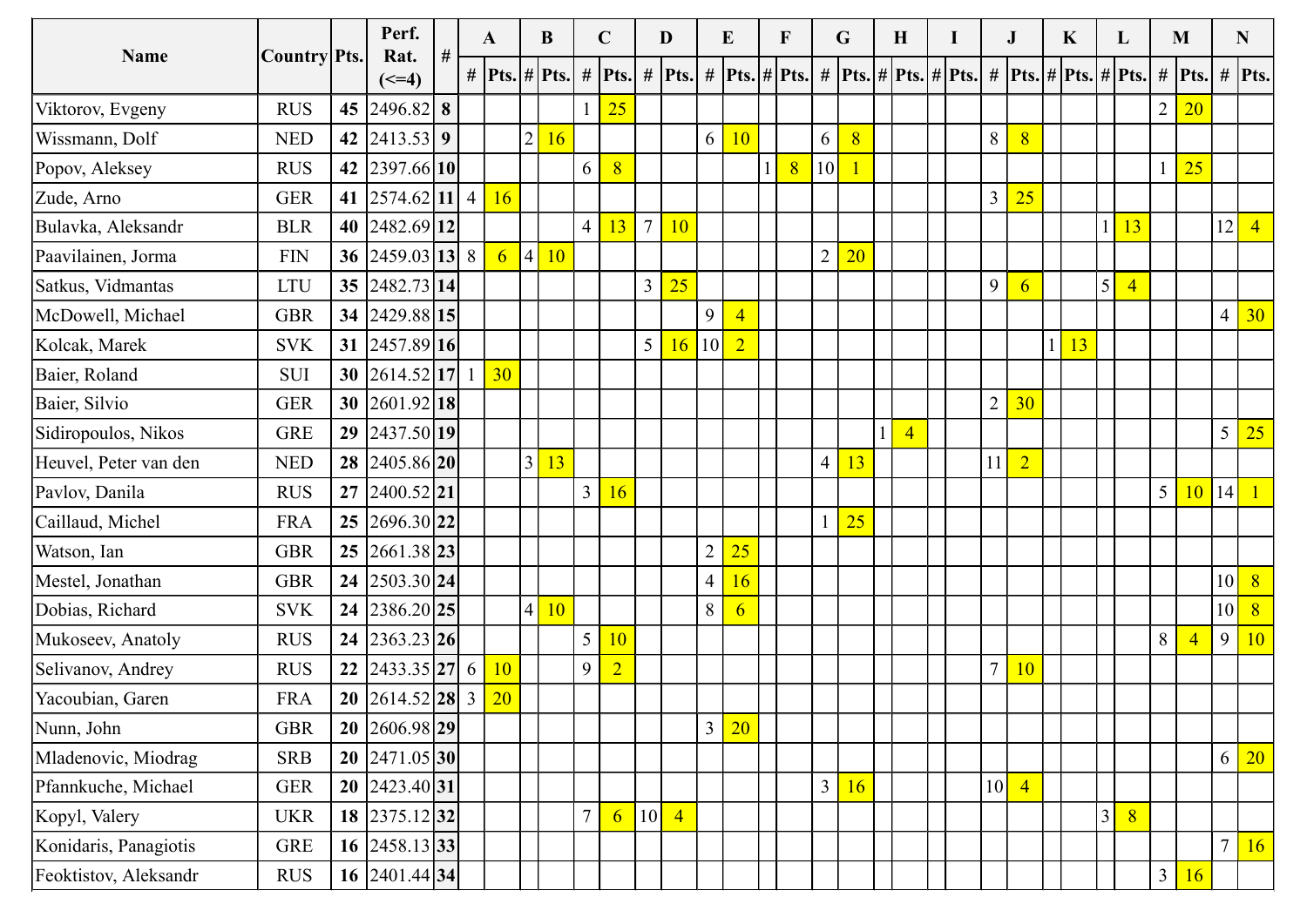|                       |                             |                         | Perf.                                     |           | $\mathbf{A}$   |                 | $\bf{B}$        | $\mathbf{C}$                                   |        | D                |                | $\bf{E}$ | $\mathbf{F}$ |                | $\mathbf{G}$    |                | $\mathbf H$ |                                   | $\mathbf{J}$                                          |                         | $\mathbf{K}$    | $\bf{L}$                    |                | M              | $\mathbf N$          |
|-----------------------|-----------------------------|-------------------------|-------------------------------------------|-----------|----------------|-----------------|-----------------|------------------------------------------------|--------|------------------|----------------|----------|--------------|----------------|-----------------|----------------|-------------|-----------------------------------|-------------------------------------------------------|-------------------------|-----------------|-----------------------------|----------------|----------------|----------------------|
| Name                  | Country Pts.                |                         | Rat.                                      | $+$ # $-$ |                |                 |                 | #  Pts.  #  Pts.   #  Pts.   #  Pts.   #  Pts. |        |                  |                |          |              |                |                 |                |             |                                   | #  Pts. # Pts. # Pts.  #  Pts. # Pts. # Pts.  #  Pts. |                         |                 |                             |                |                | $\#$ Pts.            |
|                       |                             |                         | $(\leq=4)$                                |           |                |                 |                 |                                                |        |                  |                |          | $#$ Pts.     |                |                 |                |             |                                   |                                                       |                         |                 |                             |                |                |                      |
| Uitenbroek, Hans      | <b>NED</b>                  |                         | 14 2376.95 35                             |           |                |                 |                 |                                                |        |                  |                |          |              |                | $5\overline{)}$ | 10             |             |                                   |                                                       |                         |                 |                             |                |                | 12<br>$\overline{4}$ |
| Ooms, Andy            | <b>BEL</b>                  |                         | 14 2306.52 36                             |           |                | $\vert 6 \vert$ | $6\overline{6}$ |                                                |        |                  |                |          |              |                | 6               | $\overline{8}$ |             |                                   |                                                       |                         |                 |                             |                |                |                      |
| McNab, Colin          | <b>GBR</b>                  |                         | 13 2454.65 37                             |           |                |                 |                 |                                                |        |                  | 5 <sup>5</sup> | 13       |              |                |                 |                |             |                                   |                                                       |                         |                 |                             |                |                |                      |
| Radchenko, Aleksandr  | <b>RUS</b>                  |                         | 13 2383.83 38                             |           |                |                 |                 |                                                |        |                  |                |          |              |                |                 |                |             |                                   |                                                       | $\overline{2}$          |                 |                             | $\overline{4}$ | 13             |                      |
| Klemanic, Emil        | <b>SVK</b>                  |                         | $10 \left  2416.25 \right  39$            |           |                |                 |                 |                                                |        |                  |                |          |              |                |                 |                |             |                                   |                                                       |                         | 10 <sup>°</sup> |                             |                |                |                      |
| Mista, Aleksander     | POL                         |                         | 8 $\big  2494.73 \big  40 \big $          |           |                |                 |                 |                                                | $\, 8$ | 8 <sup>1</sup>   |                |          |              |                |                 |                |             |                                   |                                                       |                         |                 |                             |                |                |                      |
| Schafer, Ronald       | ${\tt GER}$                 |                         | 8 $\big  2482.01 \big  41 \big  7$        |           | 8              |                 |                 |                                                |        |                  |                |          |              |                |                 |                |             |                                   |                                                       |                         |                 |                             |                |                |                      |
| Sivic, Klemen         | <b>SLO</b>                  |                         | 8 $ 2376.43 42 $                          |           |                |                 |                 |                                                |        |                  |                |          |              |                |                 |                |             |                                   |                                                       | $\overline{\mathbf{3}}$ | 8               |                             |                |                |                      |
| Ganzhin, Mihail       | <b>RUS</b>                  |                         | 8 $\big  2339.79 \big  43 \big $          |           |                |                 |                 |                                                |        |                  |                |          |              |                |                 |                |             |                                   |                                                       |                         |                 |                             | $6\vert$       | 8 <sup>°</sup> |                      |
| Hodge, David          | <b>GBR</b>                  |                         | 8 $\big  2324.07 \big  44 \big $          |           |                |                 |                 |                                                |        |                  |                | 8        |              |                |                 |                |             |                                   |                                                       |                         |                 |                             |                |                |                      |
| Boer, Johan de        | $\ensuremath{\mathsf{NED}}$ |                         | 8 $\left  \frac{2297.64}{45} \right $     |           |                |                 |                 |                                                |        |                  |                |          |              |                | 6               | $\sqrt{8}$     |             |                                   |                                                       |                         |                 |                             |                |                |                      |
| Gorski, Piotr         | POL                         |                         | 6 $\big  2480.58 \big  46 \big $          |           |                |                 |                 |                                                | 9      | $6 \overline{6}$ |                |          |              |                |                 |                |             |                                   |                                                       |                         |                 |                             |                |                |                      |
| Karhunen, Kari        | <b>FIN</b>                  |                         | 6 $\big  2434.92 \big  47 \big $          |           |                | $\overline{7}$  |                 |                                                |        |                  |                |          |              | $\overline{6}$ |                 |                |             |                                   |                                                       |                         |                 |                             |                |                |                      |
| Onkoud, Abdelaziz     | <b>MAR</b>                  |                         | 6 $\left  2332.16 \right  48$             |           |                |                 | $\overline{4}$  |                                                | 11     | $\overline{2}$   |                |          |              |                |                 |                |             |                                   |                                                       |                         |                 |                             |                |                |                      |
| Satkus, Vilimantas    | <b>LTU</b>                  |                         | 6 $ 2319.80 49 $                          |           |                |                 |                 |                                                |        |                  |                |          |              |                |                 |                |             |                                   |                                                       |                         |                 | $4\vert$<br>$6\overline{6}$ |                |                |                      |
| Dacuk, Vasyl          | <b>SVK</b>                  |                         | 6 $ 2296.80 50 $                          |           |                |                 |                 |                                                |        |                  |                |          |              |                |                 |                |             |                                   |                                                       | $\overline{4}$          | $\overline{6}$  |                             |                |                |                      |
| Iskandarov, Misratdin | ${\sf AZE}$                 |                         | 4 $\left  2437.39 \right  51$             |           |                |                 |                 |                                                |        |                  |                |          |              |                |                 |                |             | $\overline{4}$                    |                                                       |                         |                 |                             |                |                |                      |
| Norri, Joose          | <b>FIN</b>                  |                         | 4 $\left  2407.30 \right  52 \right $     |           |                |                 |                 |                                                |        |                  |                |          |              | $\overline{4}$ |                 |                |             |                                   |                                                       |                         |                 |                             |                |                |                      |
| Kochli, Klaus         | SUI                         | $\overline{\mathbf{4}}$ | $2397.69$ 53 9                            |           | $\overline{4}$ |                 |                 |                                                |        |                  |                |          |              |                |                 |                |             |                                   |                                                       |                         |                 |                             |                |                |                      |
| Nikitenko, Michail    | <b>BLR</b>                  | $\overline{\mathbf{4}}$ | $2287.73$ 54                              |           |                |                 |                 | 8 <sup>1</sup><br>$\overline{4}$               |        |                  |                |          |              |                |                 |                |             |                                   |                                                       |                         |                 |                             |                |                |                      |
| Steinbrink, Axel      | <b>GER</b>                  | $\overline{\mathbf{4}}$ | 2282.92 55                                |           |                | $\vert 8 \vert$ | $\overline{2}$  |                                                |        |                  |                |          |              |                | 9               | $\overline{2}$ |             |                                   |                                                       |                         |                 |                             |                |                |                      |
| Roland, Marcos        | <b>BRA</b>                  | $\overline{4}$          | 2256.98 56                                |           |                |                 |                 |                                                |        |                  |                |          |              |                |                 |                |             |                                   |                                                       | $\overline{\mathbf{5}}$ | $\overline{4}$  |                             |                |                |                      |
| Maeder, Thomas        | <b>SUI</b>                  | $\overline{2}$          | 2361.55 57 10 2                           |           |                |                 |                 |                                                |        |                  |                |          |              |                |                 |                |             |                                   |                                                       |                         |                 |                             |                |                |                      |
| Almammadov, Araz      | ${\sf AZE}$                 |                         | 2 $ 2317.26 58 $                          |           |                |                 |                 |                                                |        |                  |                |          |              |                |                 |                |             | $\left 2\right $ $\left 2\right $ |                                                       |                         |                 |                             |                |                |                      |
| Pervakov, Oleg        | $\rm RUS$                   | $\overline{2}$          | $2269.34$ 59                              |           |                |                 |                 |                                                |        |                  |                |          |              |                |                 |                |             |                                   |                                                       |                         |                 |                             | $\overline{9}$ | $\boxed{2}$    |                      |
| Krolikowski, Ryszard  | POL                         | $\overline{2}$          | 2267.65 60                                |           |                |                 |                 |                                                |        |                  |                |          |              |                |                 |                |             |                                   |                                                       |                         | 6               | $\overline{2}$              |                |                |                      |
| Ott, Roland           | SUI                         |                         | 2 $\big  2246.66 \big  61 \big  11 \big $ |           | 1 9            |                 | $\overline{1}$  |                                                |        |                  |                |          |              |                |                 |                |             |                                   |                                                       |                         |                 |                             |                |                |                      |